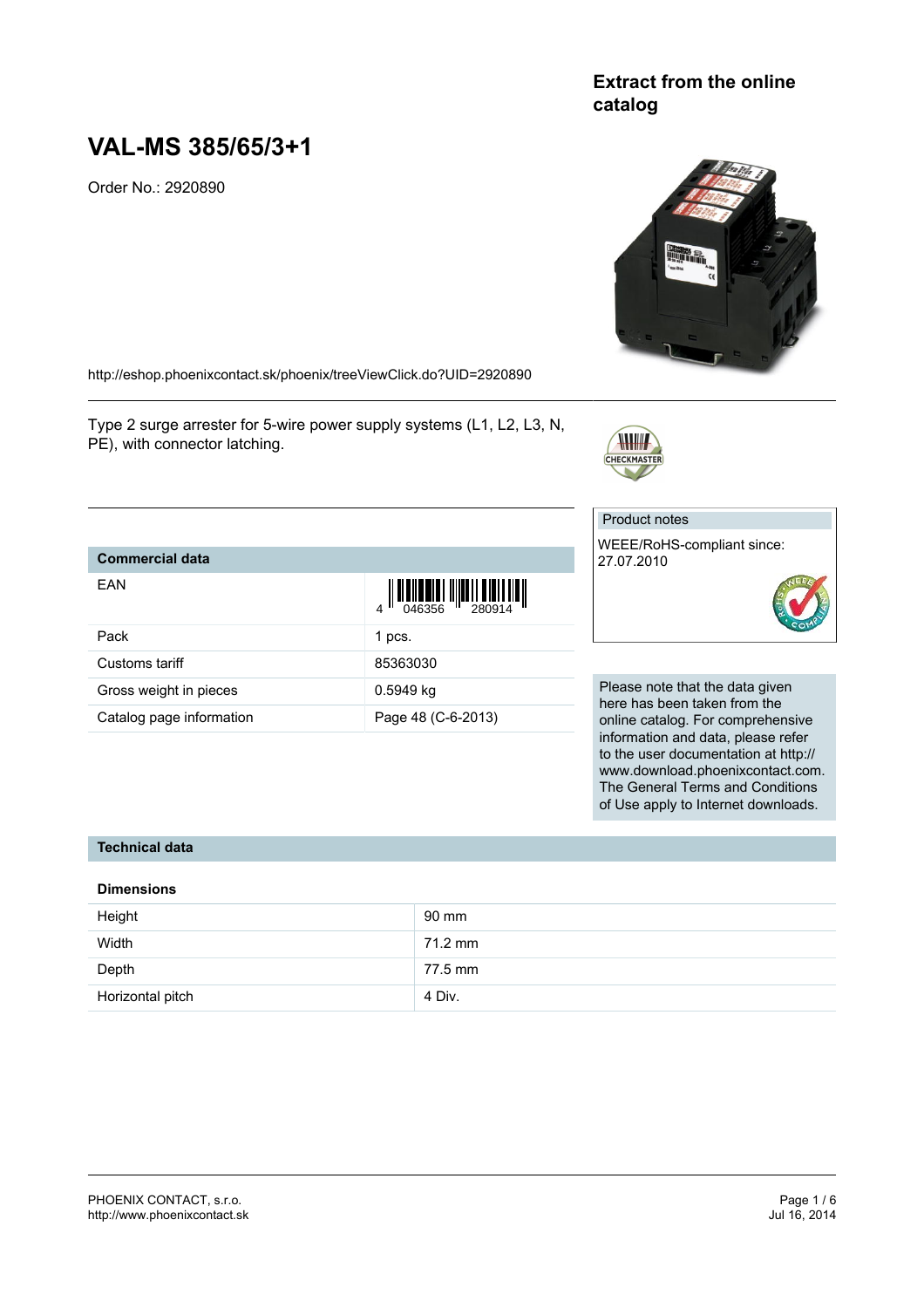#### **Ambient conditions**

| Degree of protection            | <b>IP20</b>   |
|---------------------------------|---------------|
| Ambient temperature (operation) | -40 °C  80 °C |

**General**

| IEC power supply system                  | TT                                      |
|------------------------------------------|-----------------------------------------|
|                                          | TN-C                                    |
|                                          | TN-S                                    |
| Housing material                         | PBT/PA                                  |
| Inflammability class according to UL 94  | V <sub>0</sub>                          |
| Color                                    | black                                   |
| Standards for air and creepage distances | DIN EN 60664-1                          |
|                                          | EN 61643-11                             |
| Mounting type                            | DIN rail: 35 mm                         |
| Type                                     | DIN rail module, two-section, divisible |
| Number of positions                      | 4                                       |
| Surge protection fault message           | Optical                                 |
| Direction of action                      | 3L-N & N-PE                             |

## **Protective circuit**

| IEC test classification                                             | Ш                                                   |  |
|---------------------------------------------------------------------|-----------------------------------------------------|--|
|                                                                     | T2                                                  |  |
| EN type                                                             | T <sub>2</sub>                                      |  |
| Nominal voltage $U_{N}$                                             | 240 V AC (230/400 V AC  240/415 V AC)               |  |
| Maximum continuous operating voltage U <sub>c</sub>                 | 385 V AC                                            |  |
| Maximum continuous operating voltage $U_c(L-N)$                     | 385 V AC                                            |  |
| Maximum continuous operating voltage $U_c$ (N-PE)                   | 264 V AC                                            |  |
| $U_T$ (TOV-proof)                                                   | 480 V AC (5 s / L-N)                                |  |
|                                                                     | 1200 V AC (200 ms / N-PE)                           |  |
| Nominal frequency $f_N$                                             | 50 Hz (60 Hz)                                       |  |
| Rated load current I <sub>L</sub>                                   | 80 A (with serial 16mm <sup>2</sup> through wiring) |  |
| Residual current $I_{\text{PE}}$                                    | $\leq 5$ µA                                         |  |
| Standby power consumption $P_c$                                     | $\leq$ 231 mVA (per phase)                          |  |
| Max. discharge current $I_{max}$ (8/20) µs                          | 65 kA                                               |  |
| Max. discharge current I <sub>max</sub> (8/20) µs maximum (L-<br>N) | 65 kA                                               |  |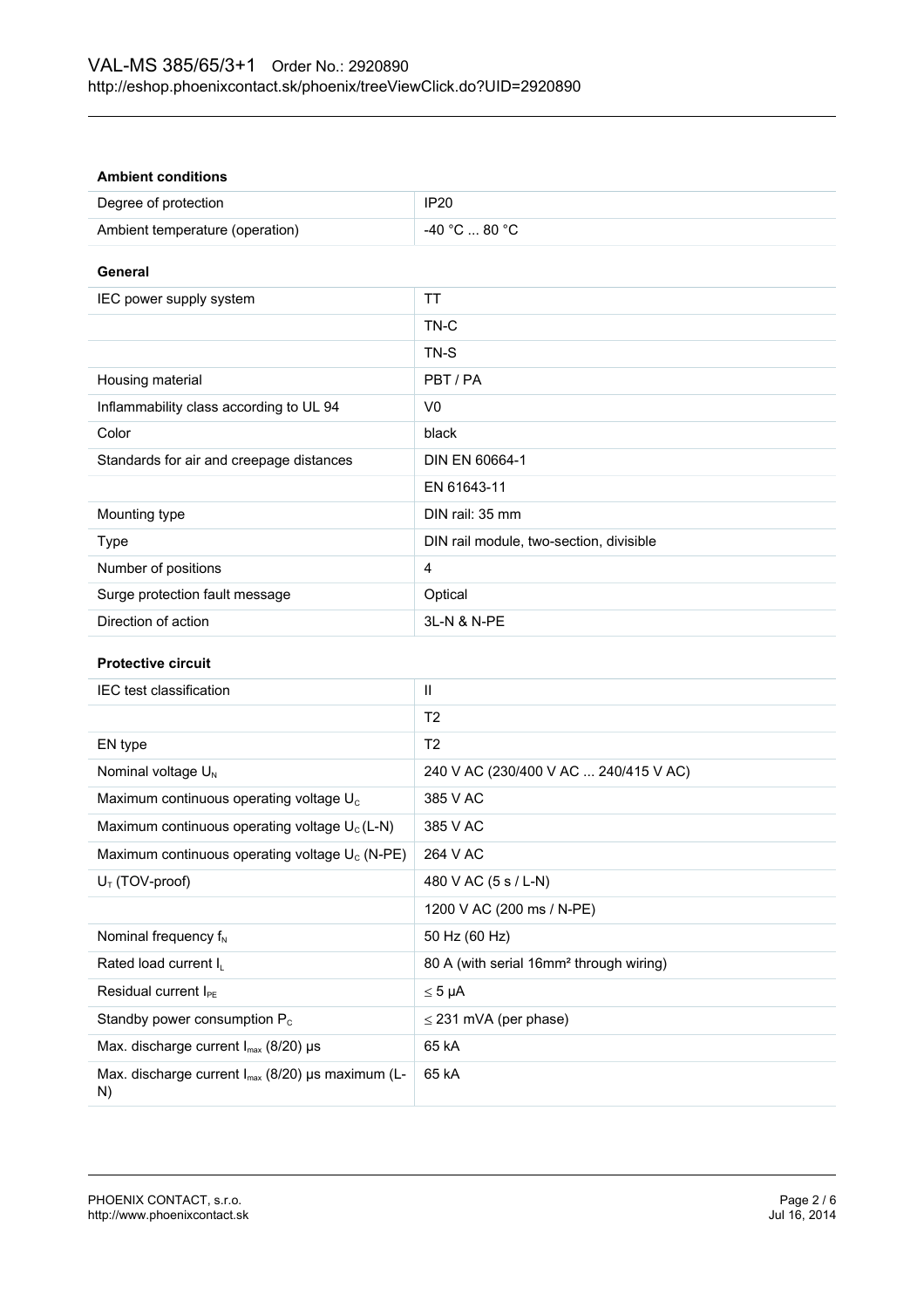| Max. discharge current I <sub>max</sub> (8/20) µs maximum (N-<br>PE)  | 80 kA                                   |
|-----------------------------------------------------------------------|-----------------------------------------|
| Nominal discharge current $I_n$ (8/20) $\mu s$ (L-N)                  | 30 kA                                   |
| Nominal discharge current $I_n$ (8/20) µs (N-PE)                      | 40 kA                                   |
| Impulse discharge current (10/350) µs charge                          | 1.25 As                                 |
| Impulse discharge current (10/350)□µs, specific<br>energy             | $1.56$ kJ/ $\Omega$                     |
| Impulse discharge current (10/350)□µs, peak<br>value I <sub>imp</sub> | 2.5 kA (1-pos.)                         |
| Impulse discharge current (10/350) µs charge                          | 5 As                                    |
| Impulse discharge current (10/350)□µs, specific<br>energy             | 25.00 kJ/Ω                              |
| Impulse discharge current (10/350)□µs, peak<br>value I <sub>imp</sub> | 10 kA (N-PE)                            |
| Front of wave sparkover voltage at 6 kV (1.2/50)<br>$\mu s$ (N-PE)    | $\leq$ 1.7 kV                           |
| Voltage protection level U <sub>p</sub> (L-N)                         | $\leq$ 1.8 kV                           |
| Voltage protection level U <sub>o</sub> (L-PE)                        | $\leq$ 2 kV (IEC 60364-5-534)           |
| Voltage protection level U <sub>p</sub> (N-PE)                        | $\leq$ 1.7 kV                           |
| Residual voltage (L-N)                                                | $\leq$ 1.4 kV (at 10 kA)                |
|                                                                       | $\leq$ 1.25 kV (at 5 kA)                |
|                                                                       | $\leq$ 1.2 kV (at 3 kA)                 |
|                                                                       | $\leq$ 1.8 kV                           |
| Residual voltage (L-PE)                                               | $\leq$ 1.5 kV (at 10 kA)                |
|                                                                       | $\leq$ 1.4 kV (at 5 kA)                 |
|                                                                       | $\leq$ 1.3 kV (at 3 kA)                 |
|                                                                       | $\leq$ 2 kV                             |
| Residual voltage (N-PE)                                               | $\leq$ 0.5 kV (at 10 kA)                |
|                                                                       | $\leq$ 0.5 kV (at 5 kA)                 |
|                                                                       | $\leq$ 0.4 kV (at 3 kA)                 |
|                                                                       | $\leq 0.6$ kV                           |
| Response time (L-N)                                                   | $\leq$ 25 ns                            |
| Response time (L-PE)                                                  | $\leq 100$ ns                           |
| Response time (N-PE)                                                  | $\leq 100$ ns                           |
| Max. required backup fuse with branch wiring                          | 250 A (gL/gG)                           |
| Max. required backup fuse with V-type through<br>wiring               | 80 A (gL/gG / with 16 mm <sup>2</sup> ) |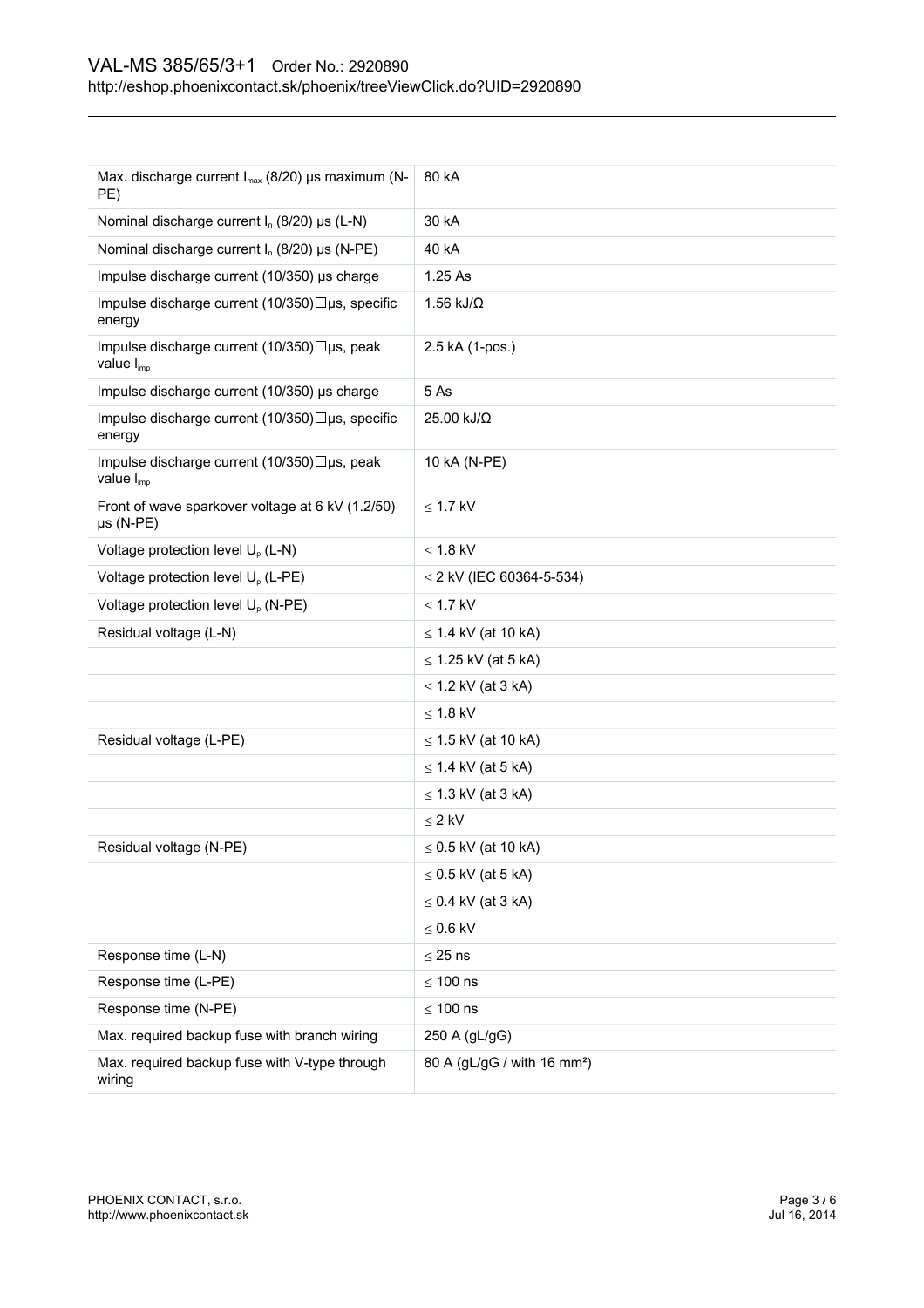## VAL-MS 385/65/3+1 Order No.: 2920890 <http://eshop.phoenixcontact.sk/phoenix/treeViewClick.do?UID=2920890>

| Short-circuit resistance $I_P$ with max. backup fuse<br>(effective) | 25 kA                          |  |
|---------------------------------------------------------------------|--------------------------------|--|
| Follow current quenching capacity If (N-PE)                         | 100 A (264 V AC)               |  |
| <b>Connection, protective circuit</b>                               |                                |  |
| Connection method                                                   | Screw connection               |  |
| Connection type IN                                                  | Biconnect screw terminal block |  |
| Connection type OUT                                                 | Biconnect screw terminal block |  |
| Connection method                                                   | Biconnect terminal block       |  |
| Screw thread                                                        | M <sub>5</sub>                 |  |
| Tightening torque                                                   | 4.5 Nm                         |  |
| Stripping length                                                    | $16 \text{ mm}$                |  |
| Conductor cross section stranded min.                               | $1.5$ mm <sup>2</sup>          |  |
| Conductor cross section stranded max.                               | $25 \text{ mm}^2$              |  |
| Conductor cross section solid min.                                  | $1.5$ mm <sup>2</sup>          |  |
| Conductor cross section solid max.                                  | $35 \text{ mm}^2$              |  |
| Conductor cross section AWG/kcmil min.                              | 15                             |  |
| Conductor cross section AWG/kcmil max                               | $\overline{2}$                 |  |

## **Standards and Regulations**

| Standards/regulations | IEC 61643-1 2005     |
|-----------------------|----------------------|
|                       | EN 61643-11/A11 2007 |

## **Certificates**

KEMA  $C<sub>scheme</sub>$  $C_{\text{scheme}}^B$ (ÖVE)

Certification KEMA-KEUR, ÖVE, GL, CCA, IECEE CB Scheme

Certifications applied for: Certification Ex: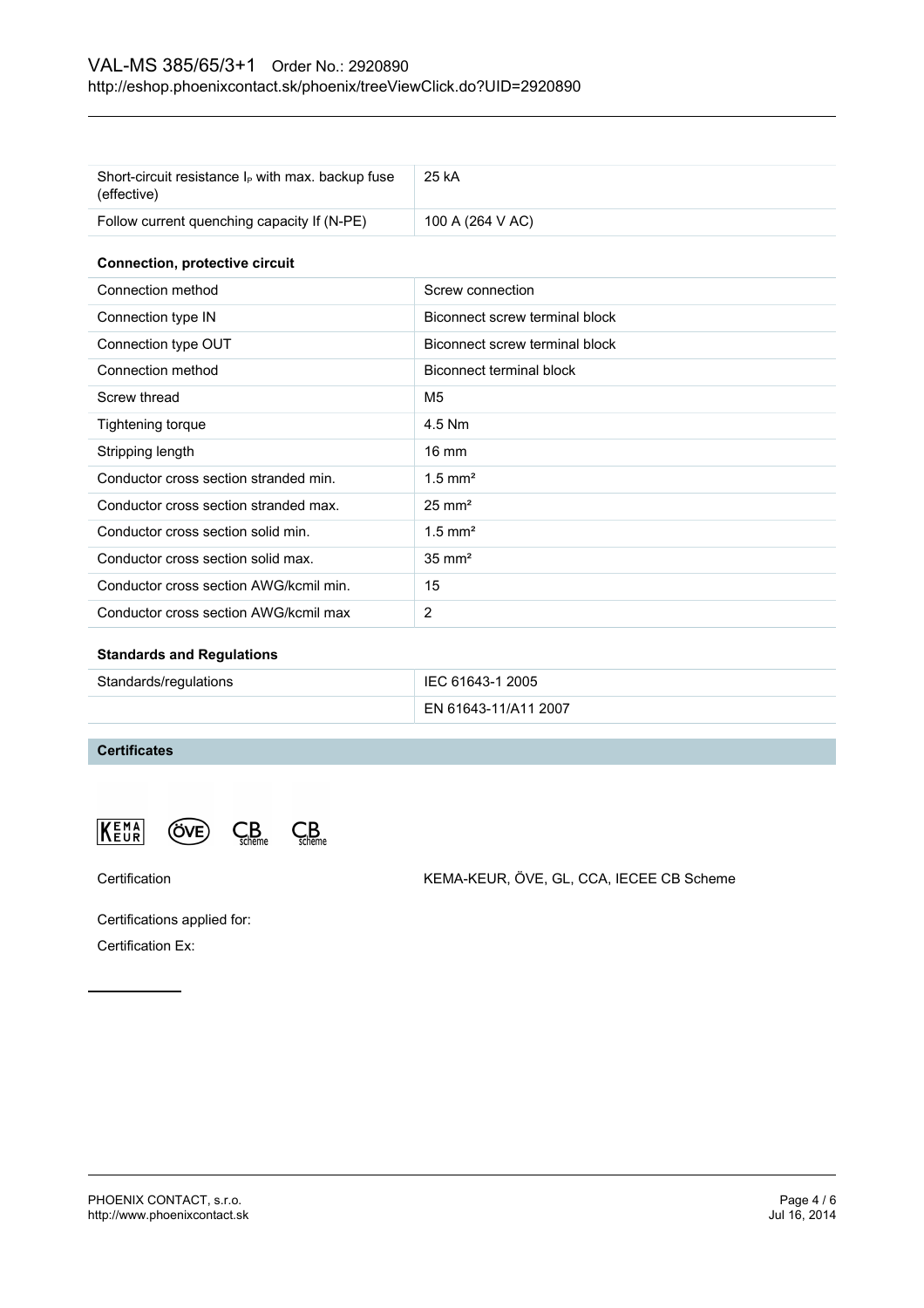| <b>Item</b> | Designation       | Description                                                                                                 |
|-------------|-------------------|-------------------------------------------------------------------------------------------------------------|
| General     |                   |                                                                                                             |
| 2921307     | <b>F-MS 80 ST</b> | Type 2 surge protection plug with N-PE total current spark gap.                                             |
| 2920308     | VAL-MS 385/65 ST  | Type 2 surge protection plug with varistor for VAL-MS 385/65/,<br>thermal monitoring, visual fault warning. |

## **Drawings**

#### Dimensioned drawing



Circuit diagram